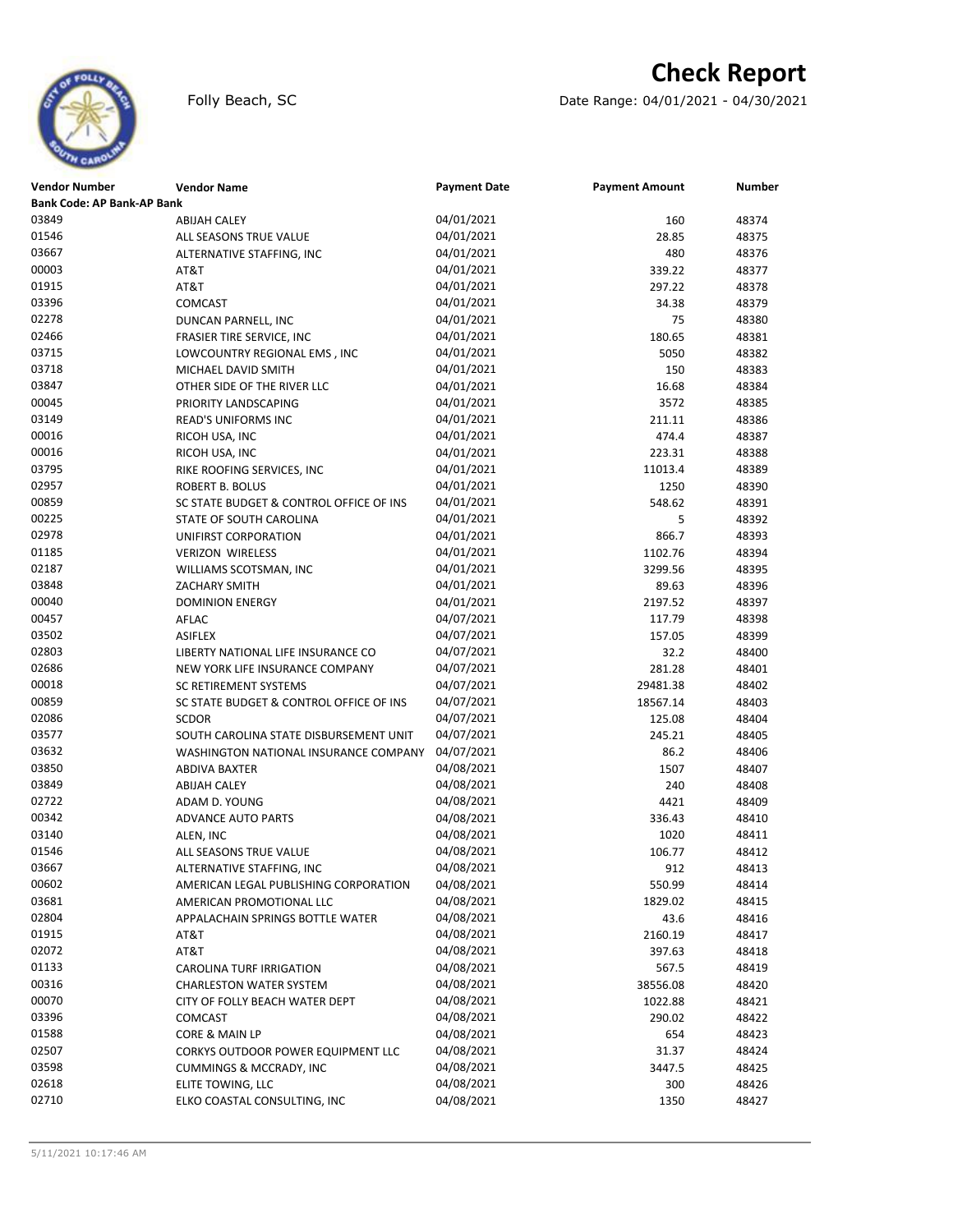| <b>Check Report</b>  |                                     |                          | Date Range: 04/01/2021 - 04/30/2021 |                |
|----------------------|-------------------------------------|--------------------------|-------------------------------------|----------------|
| <b>Vendor Number</b> | <b>Vendor Name</b>                  | <b>Payment Date</b>      | <b>Payment Amount</b>               | Number         |
| 03842                | <b>GREGORY ALAN VOTAW</b>           | 04/08/2021               | 50.13                               | 48428          |
| 01926                | J MUSSELMAN CONTSTRUCTION, INC.     | 04/08/2021               | 117604.8                            | 48429          |
| 00015                | <b>JAMES ISLAND PSD</b>             | 04/08/2021               | 30049.52                            | 48430          |
| 00349                | JAMES ISLAND SIGNS, INC.            | 04/08/2021               | 43.6                                | 48431          |
| 03644                | JOSEPH C WILSON LAW FIRM            | 04/08/2021               | 11587.82                            | 48432          |
| 02963                | <b>KATHARINE EICH</b>               | 04/08/2021               | 194.28                              | 48433          |
| 03069                | <b>KESCIA L. HOLMES</b>             | 04/08/2021               | 240                                 | 48434          |
| 03573                | MAIDS OF CHARLESTON, LLC            | 04/08/2021               | 3029.33                             | 48435          |
| 03716                | NATHAN T. DRIPPS                    | 04/08/2021               | $-19048.84$                         | 48436          |
| 03716                | NATHAN T. DRIPPS                    | 04/08/2021               | 19048.84                            | 48436          |
| 03542                | NESTLE WATERS NORTH AMERICA         | 04/08/2021               | 19.17                               | 48437          |
| 02310                | PHILLIP JASON HEATH                 | 04/08/2021               | 382.5                               | 48438          |
| 00020                | POST & COURIER                      | 04/08/2021               | 218.82                              | 48439          |
| 00045                | PRIORITY LANDSCAPING                | 04/08/2021               | 2550                                | 48440          |
| 03576                | PRYOR P. O. JACKSON                 | 04/08/2021               | 260                                 | 48441          |
| 03843                | RADARSIGN, LLC                      | 04/08/2021               | 9210.5                              | 48442          |
| 02957                | ROBERT B. BOLUS                     | 04/08/2021               | 750                                 | 48443          |
| 03283                | ROBERT R. WAGENBRENNER              | 04/08/2021               | 800                                 | 48444          |
| 03077                | ROBERT SCHNEIDER                    | 04/08/2021               | 500                                 | 48445          |
| 02160                | SC MUNI INSURANCE TRUST             | 04/08/2021               | 2338.48                             | 48446          |
| 03725                | SCA OF SC, LLC                      | 04/08/2021               | 1500                                | 48447          |
| 02845                | SEACOAST SUPPLY, LLC                | 04/08/2021               | 642.01                              | 48448          |
| 03740                | THE CART GUY LLC                    | 04/08/2021               | 2225                                | 48449          |
| 03742                | TODD K. YOUNGBLOOD                  | 04/08/2021               | 1350                                | 48450          |
| 03565                | <b>UNITED RENTALS</b>               | 04/08/2021               | 1656.19                             | 48451          |
| 00560                | UNITED SITE NATURE'S CALLING        | 04/08/2021               | 1386.45                             | 48452          |
| 03408                | WEST PUBLISHING CORPORATION         | 04/08/2021               | 624.9                               | 48453          |
| 03849                | <b>ABIJAH CALEY</b>                 | 04/15/2021               | 320                                 | 48454          |
| 03667                | ALTERNATIVE STAFFING, INC           | 04/15/2021               | 636                                 | 48455          |
| 03681                | AMERICAN PROMOTIONAL LLC            | 04/15/2021               | 1340.92                             | 48456          |
| 01893                | APPLIED BUILDING SCIENCES INC.      | 04/15/2021               | 3146.5                              | 48457          |
| 01915<br>02006       | AT&T                                | 04/15/2021               | 101.15                              | 48458          |
|                      | <b>BB&amp;T FINANCIAL, FSB</b>      | 04/15/2021<br>04/15/2021 | 10984.75                            | 48459          |
|                      | **Void**<br>**Void**                | 04/15/2021               | 0                                   | 48460          |
|                      | **Void**                            | 04/15/2021               | 0<br>0                              | 48461<br>48462 |
|                      | **Void**                            | 04/15/2021               | 0                                   | 48463          |
| 00046                | BISHOP & SONS PLUMBING & PIPING INC | 04/15/2021               | 160                                 | 48464          |
| 03820                | CHERYL G. WHEELER                   | 04/15/2021               | 15                                  | 48465          |
| 01235                | DATAMAXX APPLIED TECHNOLOGIES, INC  | 04/15/2021               | 1560                                | 48466          |
| 03282                | DOCTORS CARE, PA                    | 04/15/2021               | 593                                 | 48467          |
| 03822                | <b>GENAR VILLALVA</b>               | 04/15/2021               | 75                                  | 48468          |
| 03819                | JACK M. WHETSTONE                   | 04/15/2021               | 75                                  | 48469          |
| 00015                | <b>JAMES ISLAND PSD</b>             | 04/15/2021               | 10634.64                            | 48470          |
| 03641                | JOHN P SEIBELS JR.                  | 04/15/2021               | 1220                                | 48471          |
| 01499                | LANDSCAPE PAVERS, LLC               | 04/15/2021               | 33724.38                            | 48472          |
| 03821                | MARK J. VILLAROSA                   | 04/15/2021               | 75                                  | 48473          |
| 03718                | MICHAEL DAVID SMITH                 | 04/15/2021               | 285                                 | 48474          |
| 03818                | NATHAN M ZIMMERMAN                  | 04/15/2021               | 75                                  | 48475          |
| 03149                | READ'S UNIFORMS INC                 | 04/15/2021               | 122.51                              | 48476          |
| 02008                | RESOURCEFUL COMPLIANCE              | 04/15/2021               | 44.95                               | 48477          |
| 00016                | RICOH USA, INC                      | 04/15/2021               | 407.77                              | 48478          |
| 00016                | RICOH USA, INC                      | 04/15/2021               | 41                                  | 48479          |
| 00016                | RICOH USA, INC                      | 04/15/2021               | 284.66                              | 48480          |
| 02957                | ROBERT B. BOLUS                     | 04/15/2021               | 1125                                | 48481          |
| 00647                | SC DEPT OF NATURAL RESOURCES        | 04/15/2021               | 20                                  | 48482          |
| 02160                | SC MUNI INSURANCE TRUST             | 04/15/2021               | 6292                                | 48483          |
| 01210                | SEGRA                               | 04/15/2021               | 2996.3                              | 48484          |
| 00225                | STATE OF SOUTH CAROLINA             | 04/15/2021               | 5                                   | 48485          |
| 02182                | TYLER TECHNOLOGIES, INC             | 04/15/2021               | 1362.5                              | 48486          |
| 02787                | VIEO DESIGN LLC                     | 04/15/2021               | 97                                  | 48487          |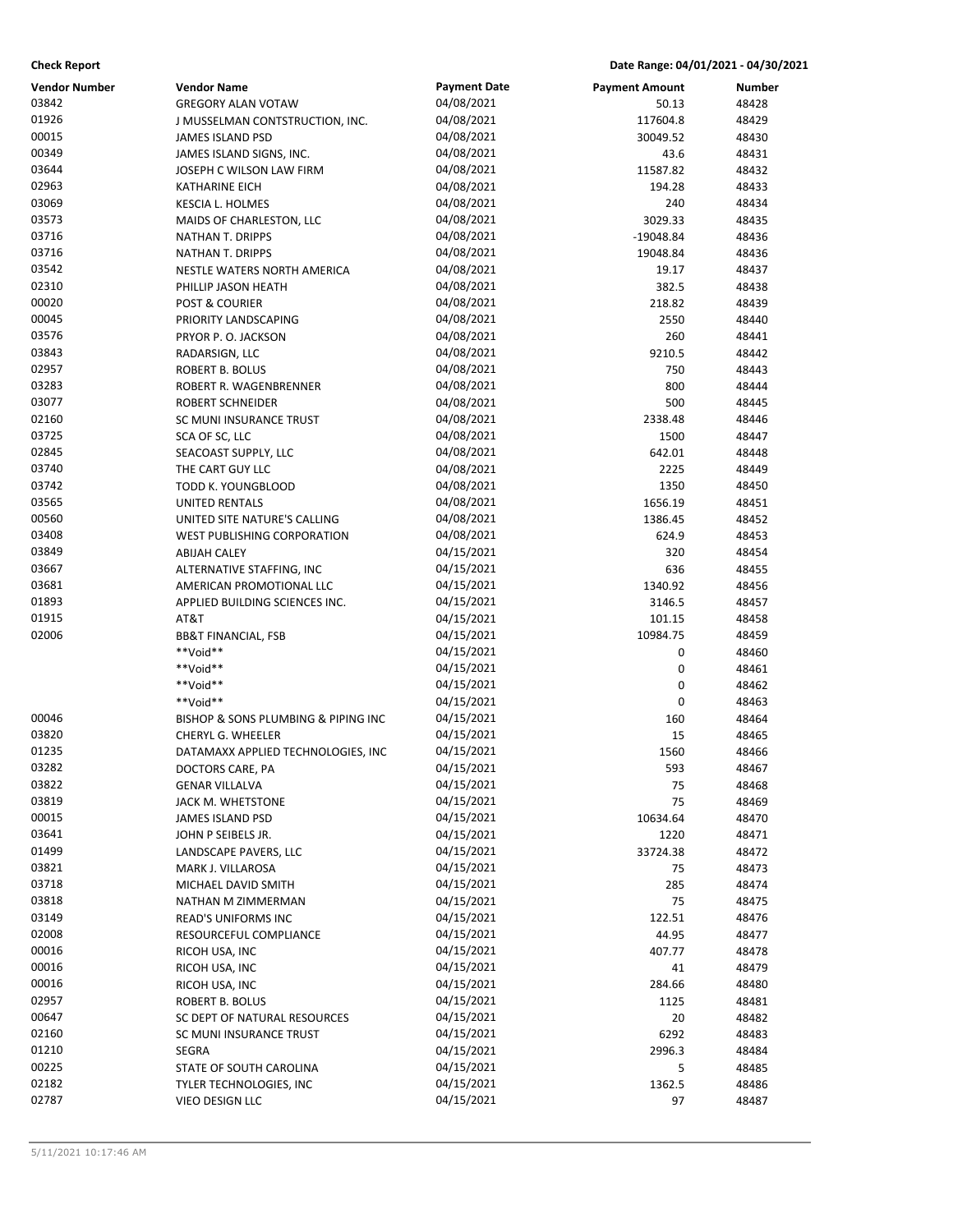| <b>Check Report</b>  |                                         |                     | Date Range: 04/01/2021 - 04/30/2021 |               |
|----------------------|-----------------------------------------|---------------------|-------------------------------------|---------------|
| <b>Vendor Number</b> | <b>Vendor Name</b>                      | <b>Payment Date</b> | <b>Payment Amount</b>               | <b>Number</b> |
| 00018                | <b>SC RETIREMENT SYSTEMS</b>            | 04/16/2021          | 90.12                               | 48488         |
| 00457                | AFLAC                                   | 04/21/2021          | 139.21                              | 48489         |
| 03502                | <b>ASIFLEX</b>                          | 04/21/2021          | 157.05                              | 48490         |
| 02803                | LIBERTY NATIONAL LIFE INSURANCE CO      | 04/21/2021          | 32.2                                | 48491         |
| 02686                | NEW YORK LIFE INSURANCE COMPANY         | 04/21/2021          | 281.28                              | 48492         |
| 00018                | SC RETIREMENT SYSTEMS                   | 04/21/2021          | 30091.26                            | 48493         |
| 00859                | SC STATE BUDGET & CONTROL OFFICE OF INS | 04/21/2021          | 23642.47                            | 48494         |
|                      | **Void**                                | 04/21/2021          | 0                                   | 48495         |
| 02086                | <b>SCDOR</b>                            | 04/21/2021          | 109.82                              | 48496         |
| 03577                | SOUTH CAROLINA STATE DISBURSEMENT UNIT  | 04/21/2021          | 245.21                              | 48497         |
| 03632                | WASHINGTON NATIONAL INSURANCE COMPANY   | 04/21/2021          | 86.2                                | 48498         |
| 03849                | <b>ABIJAH CALEY</b>                     | 04/22/2021          | 165                                 | 48499         |
| 01546                | ALL SEASONS TRUE VALUE                  | 04/22/2021          | 40.32                               | 48500         |
| 03667                | ALTERNATIVE STAFFING, INC               | 04/22/2021          | 312                                 | 48501         |
| 03001                | <b>AQUATIC ANALYTICS LLC</b>            | 04/22/2021          | 335                                 | 48502         |
| 03710                | <b>BLACK MULE PRINT SERVICES</b>        | 04/22/2021          | 397.1                               | 48503         |
| 00027                | CAROLINA INTERNATIONAL TRUCKS           | 04/22/2021          | 434.78                              | 48504         |
| 00070                | CITY OF FOLLY BEACH WATER DEPT          | 04/22/2021          | 504.69                              | 48505         |
| 00040                | <b>DOMINION ENERGY</b>                  | 04/22/2021          | 8076.54                             | 48506         |
| 03731                | <b>GO STORE IT FOLLY ROAD</b>           | 04/22/2021          | 456                                 | 48507         |
| 03852                | JENNIFER SELLARS                        | 04/22/2021          | 100                                 | 48508         |
| 03060                | JENNIFER STRINGER OBI                   | 04/22/2021          | 2280                                | 48509         |
| 03069                | KESCIA L. HOLMES                        | 04/22/2021          | 340                                 | 48510         |
| 03718                | MICHAEL DAVID SMITH                     | 04/22/2021          | 145                                 | 48511         |
| 00017                | OFFICE DEPOT                            | 04/22/2021          | 460.11                              | 48512         |
| 02969                | PALMETTO CLEARING & GRADING             | 04/22/2021          | 790.25                              | 48513         |
| 03393                | PAUL J. LAIN                            | 04/22/2021          | 1865                                | 48514         |
| 02957                | ROBERT B. BOLUS                         | 04/22/2021          | 1250                                | 48515         |
| 03283                | ROBERT R. WAGENBRENNER                  | 04/22/2021          | 800                                 | 48516         |
| 01897                | SOUTHERN CORROSION, INC.                | 04/22/2021          | 11946.28                            | 48517         |
| 03531                | STONO CONCRETE, INC                     | 04/22/2021          | 425.1                               | 48518         |
| 02738                | SYNCB/AMAZON                            | 04/22/2021          | 12303.18                            | 48519         |
|                      | **Void**                                | 04/22/2021          | 0                                   | 48520         |
|                      | **Void**                                | 04/22/2021          | 0                                   | 48521         |
|                      | **Void**                                | 04/22/2021          | 0                                   | 48522         |
| 03849                | <b>ABIJAH CALEY</b>                     | 04/29/2021          | 340                                 | 48523         |
| 00342                | <b>ADVANCE AUTO PARTS</b>               | 04/29/2021          | 4.68                                | 48524         |
| 03667                | ALTERNATIVE STAFFING, INC               | 04/29/2021          | 1032                                | 48525         |
| 01915                | AT&T                                    | 04/29/2021          | 297.28                              | 48526         |
| 03278                | <b>BARRY CAMPBELL</b>                   | 04/29/2021          | 500                                 | 48527         |
| 03004                | BOUND TREE MEDICAL, LLC                 | 04/29/2021          | 127.58                              | 48528         |
| 03495                | <b>CHARLES CHESSER</b>                  | 04/29/2021          | 103.55                              | 48529         |
| 03578                | <b>COLIN P. HEATH</b>                   | 04/29/2021          | 120.96                              | 48530         |
| 03396                | COMCAST                                 | 04/29/2021          | 34.38                               | 48531         |
| 03674                | DORSEY TIRE COMPANY, INC                | 04/29/2021          | 726.51                              | 48532         |
| 03766                | JPMORGAN CHASE BANK, N.A.               | 04/29/2021          | 233090                              | 48533         |
| 03549                | K.B. INDUSTRIES, INC                    | 04/29/2021          | 1902.5                              | 48534         |
| 03536                | <b>KEITH NELSON</b>                     | 04/29/2021          | 26.15                               | 48535         |
| 03855                | <b>KEVIN GORMLEY</b>                    | 04/29/2021          | 53.71                               | 48536         |
| 03715                | LOWCOUNTRY REGIONAL EMS, INC            | 04/29/2021          | 700                                 | 48537         |
| 03718                | MICHAEL DAVID SMITH                     | 04/29/2021          | 155                                 | 48538         |
| 01464                | <b>MOTOROLA</b>                         | 04/29/2021          | 9129                                | 48539         |
| 03716                | NATHAN T. DRIPPS                        | 04/29/2021          | 9524.42                             | 48540         |
| 03393                | PAUL J. LAIN                            | 04/29/2021          | 325                                 | 48541         |
| 02587                | PROPUMP & CONTROL INC                   | 04/29/2021          | 897                                 | 48542         |
| 03576                | PRYOR P. O. JACKSON                     | 04/29/2021          | 280                                 | 48543         |
| 03149                | READ'S UNIFORMS INC                     | 04/29/2021          | 186.34                              | 48544         |
| 00016                | RICOH USA, INC                          | 04/29/2021          | 223.31                              | 48545         |
| 00016                | RICOH USA, INC                          | 04/29/2021          | 474.4                               | 48546         |
| 02957                | ROBERT B. BOLUS                         | 04/29/2021          | 1600                                | 48547         |
| 00859                | SC STATE BUDGET & CONTROL OFFICE OF INS | 04/29/2021          | 632.1                               | 48548         |
|                      |                                         |                     |                                     |               |